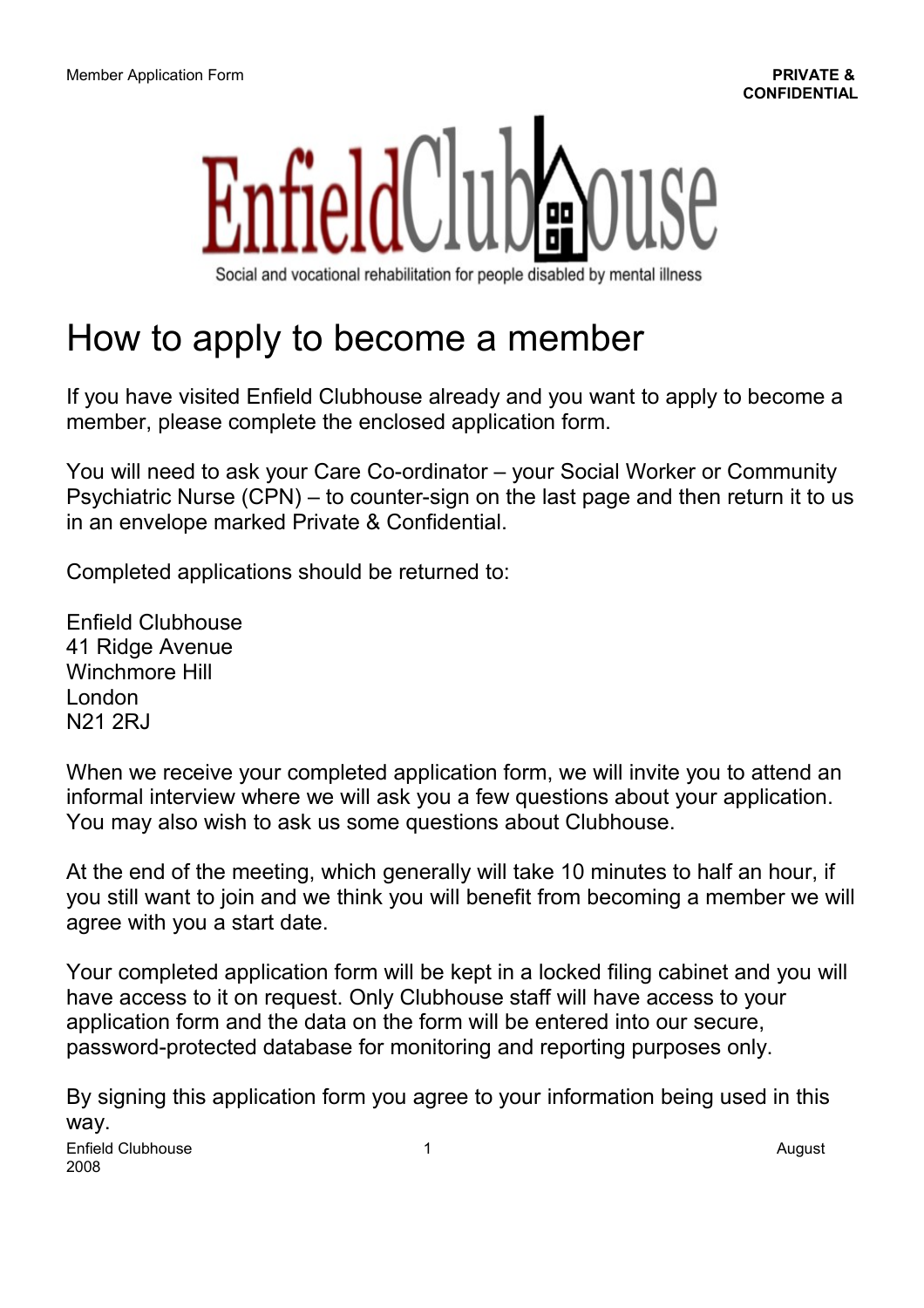### **Contact Details**

| Title (Mr/Mrs/Miss/Ms/Dr) |  |
|---------------------------|--|
| <b>First Name</b>         |  |
| Surname                   |  |
| <b>Preferred Name</b>     |  |
|                           |  |
| Address line 1            |  |
| Address line 2            |  |
| Address line 3            |  |
| County                    |  |
| Postcode                  |  |
|                           |  |
| Email                     |  |
| Home Phone                |  |
| Mobile                    |  |
| Website                   |  |
|                           |  |
| Contact preferences       |  |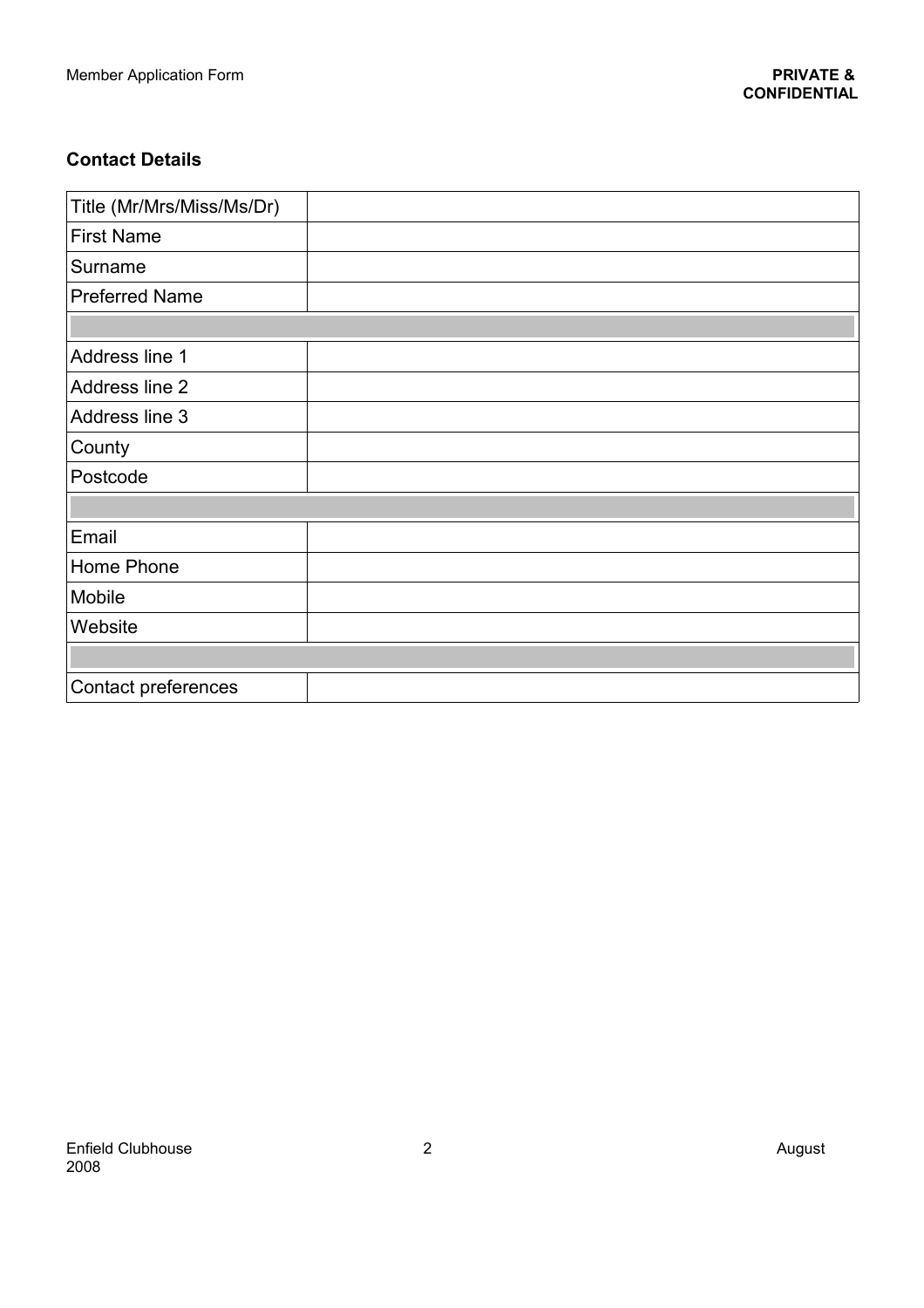### **Equal Opportunities Monitoring**

This information will be treated in strict confidence and will be used only to monitor our Equal Opportunities Policy and to provide generalised and non-identifiable information for reporting purposes.

If you do not feel comfortable giving any or all of this information, you do not have to and it will not affect your application. Any information you can give, however, will help us to gain funding to develop the Clubhouse to provide a better service for everyone.

**Ethnicity** (please tick or cross which best describes how you describe your ethnic origin)

| Asian                           | Not willing to say           |
|---------------------------------|------------------------------|
| <b>Asian British</b>            | <b>Other Asian</b>           |
| Bangladeshi                     | Other ethnic group           |
| <b>Black African</b>            | Pakistani                    |
| <b>Black British</b>            | Unknown                      |
| <b>Black British other</b>      | <b>White British</b>         |
| <b>Black British: African</b>   | White British-Spanish        |
| <b>Black British: Caribbean</b> | <b>White European</b>        |
| <b>Black Caribbean</b>          | <b>White Greek Cypriot</b>   |
| Chinese                         | White Irish                  |
| Indian                          | <b>White Other</b>           |
| <b>Mixed Race British</b>       | <b>White Turkish-Cypriot</b> |
| Mixed White & Asian             | <b>Mixed Race British</b>    |
| Mixed White & Black African     |                              |
| Mixed White & Black Caribbean   |                              |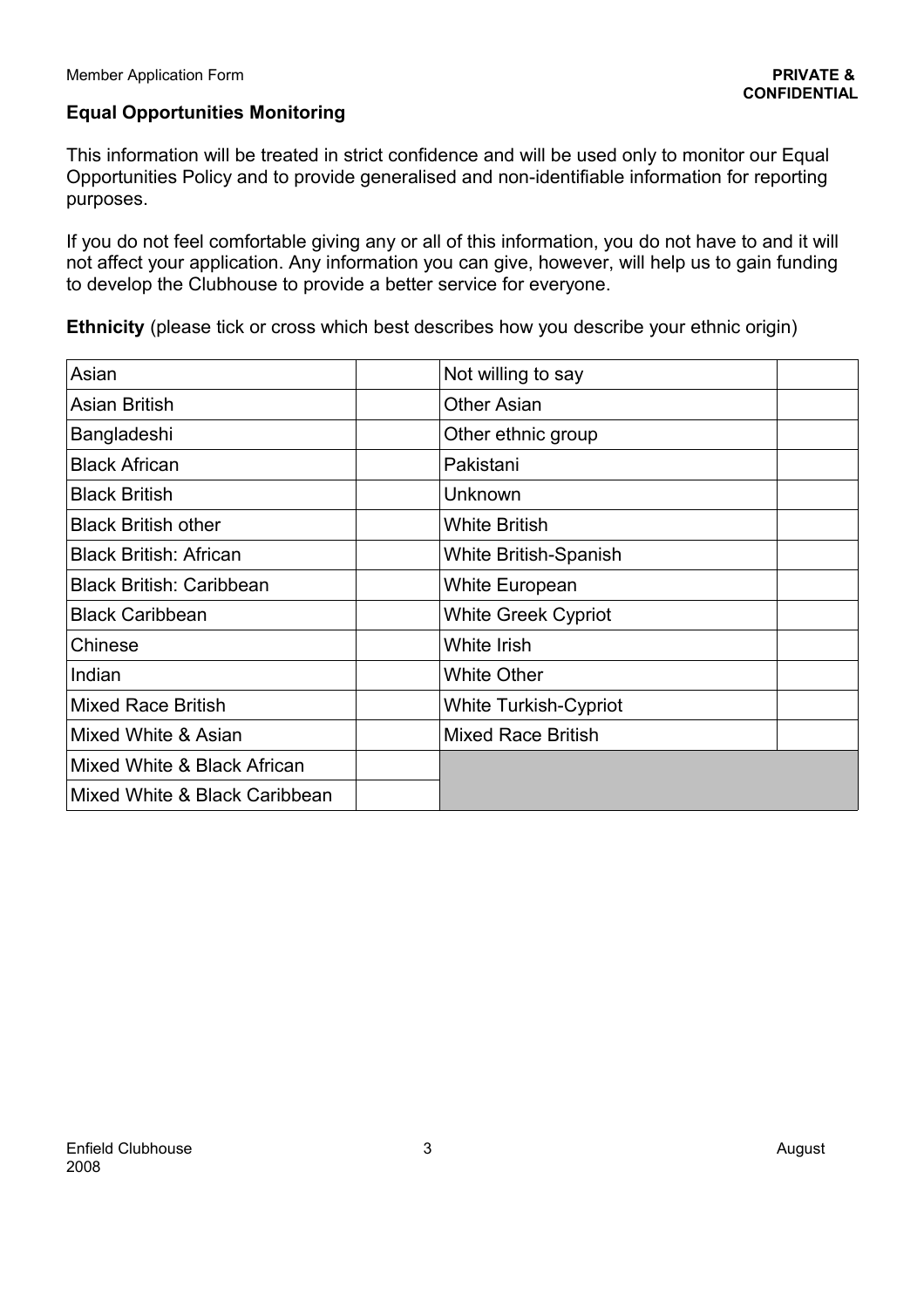### **Equal Opportunities Monitoring**

This information will be treated in strict confidence and will be used only to monitor our Equal Opportunities Policy and to provide generalised and non-identifiable information for reporting purposes.

If you do not feel comfortable giving any or all of this information, you do not have to and it will not affect your application. Any information you can give, however, will help us to gain funding to develop the Clubhouse to provide a better service for everyone.

#### **Personal information**

| <b>Gender</b>                                                                          | Male                 | Female                 | Transgender |
|----------------------------------------------------------------------------------------|----------------------|------------------------|-------------|
| (please tick or cross)                                                                 |                      |                        |             |
| Date of birth                                                                          | Day                  | Month                  | Year        |
| (dd/mm/yyyy)                                                                           |                      |                        |             |
| <b>Religion</b>                                                                        |                      |                        |             |
| <b>Disability</b>                                                                      | <b>Mental Health</b> | <b>Physical Health</b> | Unknown     |
| (please tick or cross)                                                                 |                      |                        |             |
| Language<br>(e.g., English)                                                            |                      |                        |             |
| <b>Sexuality</b><br>(e.g., gay, straight<br>$etc.$ )                                   |                      |                        |             |
| <b>ESOL</b><br>(is English your first or<br>natural language?)                         |                      |                        |             |
| <b>Other</b><br>communication<br>needs<br>(e.g., reading, writing,<br>seeing, hearing) |                      |                        |             |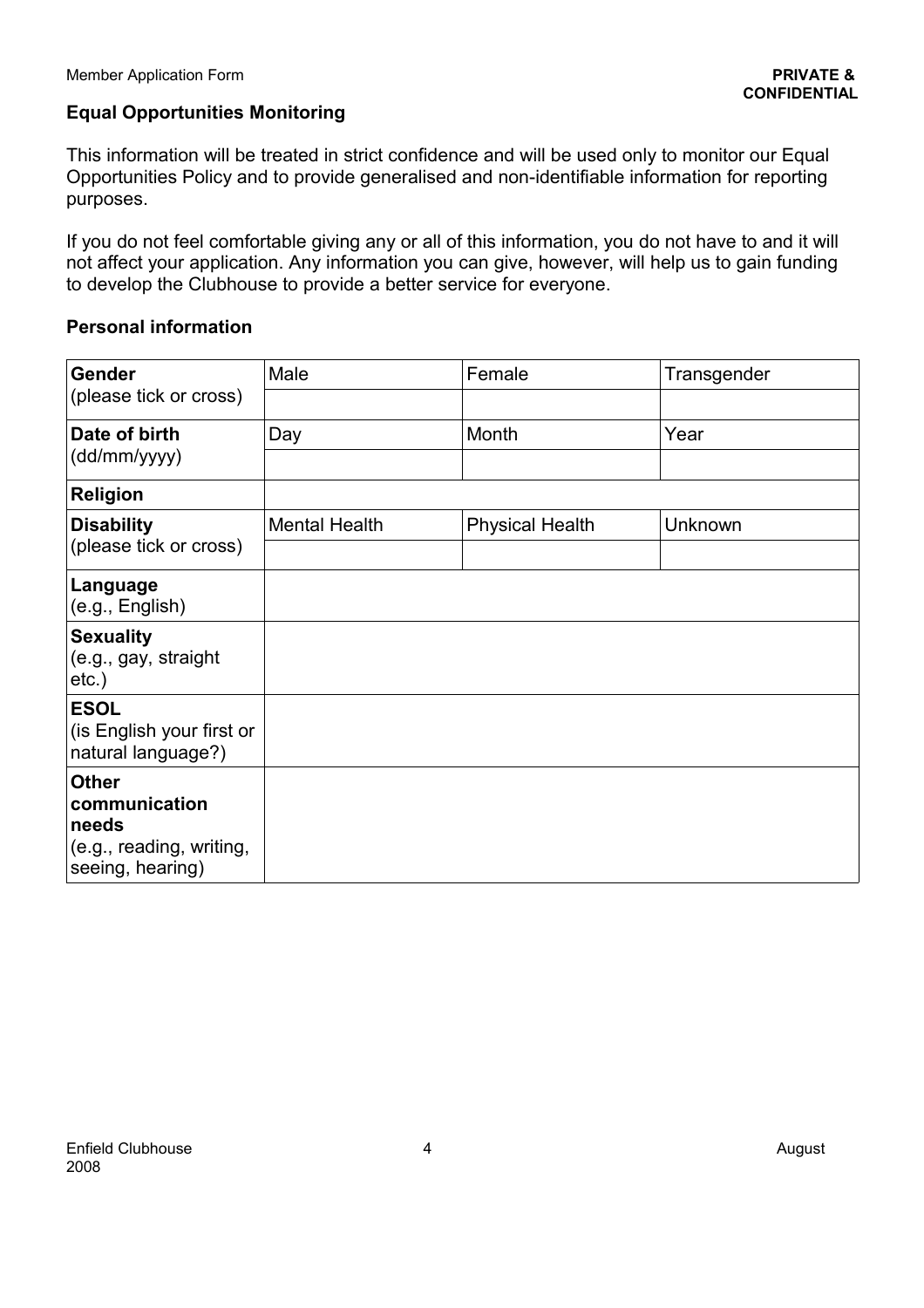## **Application details – you must answer all the questions on this page**

| <b>Enfield Clubhouse</b>                                                                                                                                         | 5 | August |
|------------------------------------------------------------------------------------------------------------------------------------------------------------------|---|--------|
| Mental Health diagnosis                                                                                                                                          |   |        |
| General notes<br>(are there any things you want to<br>add or any other health<br>conditions we need to be aware<br>of - e.g., epilepsy, diabetes,<br>allergies?) |   |        |
| <b>Medications</b>                                                                                                                                               |   |        |
| Coping strategies                                                                                                                                                |   |        |
| Symptoms of illness or relapse                                                                                                                                   |   |        |
| On CPA<br>(Enhanced, Standard or none)                                                                                                                           |   |        |
| Funding source (to be completed<br>by Enfield Clubhouse staff)                                                                                                   |   |        |
| <b>CMHT</b>                                                                                                                                                      |   |        |
| Care Co-ordinator                                                                                                                                                |   |        |
| <b>Risk</b><br>assessment<br>(to<br>be<br>completed by Enfield Clubhouse<br>staff)                                                                               |   |        |
| <b>Note</b><br>on<br>behaviour<br>(to<br>be<br>completed by Enfield Clubhouse<br>staff)                                                                          |   |        |
| History of violent or aggressive<br>behaviour (yes or no)                                                                                                        |   |        |
| Date of Application<br>(dd/mm/yyyy)                                                                                                                              |   |        |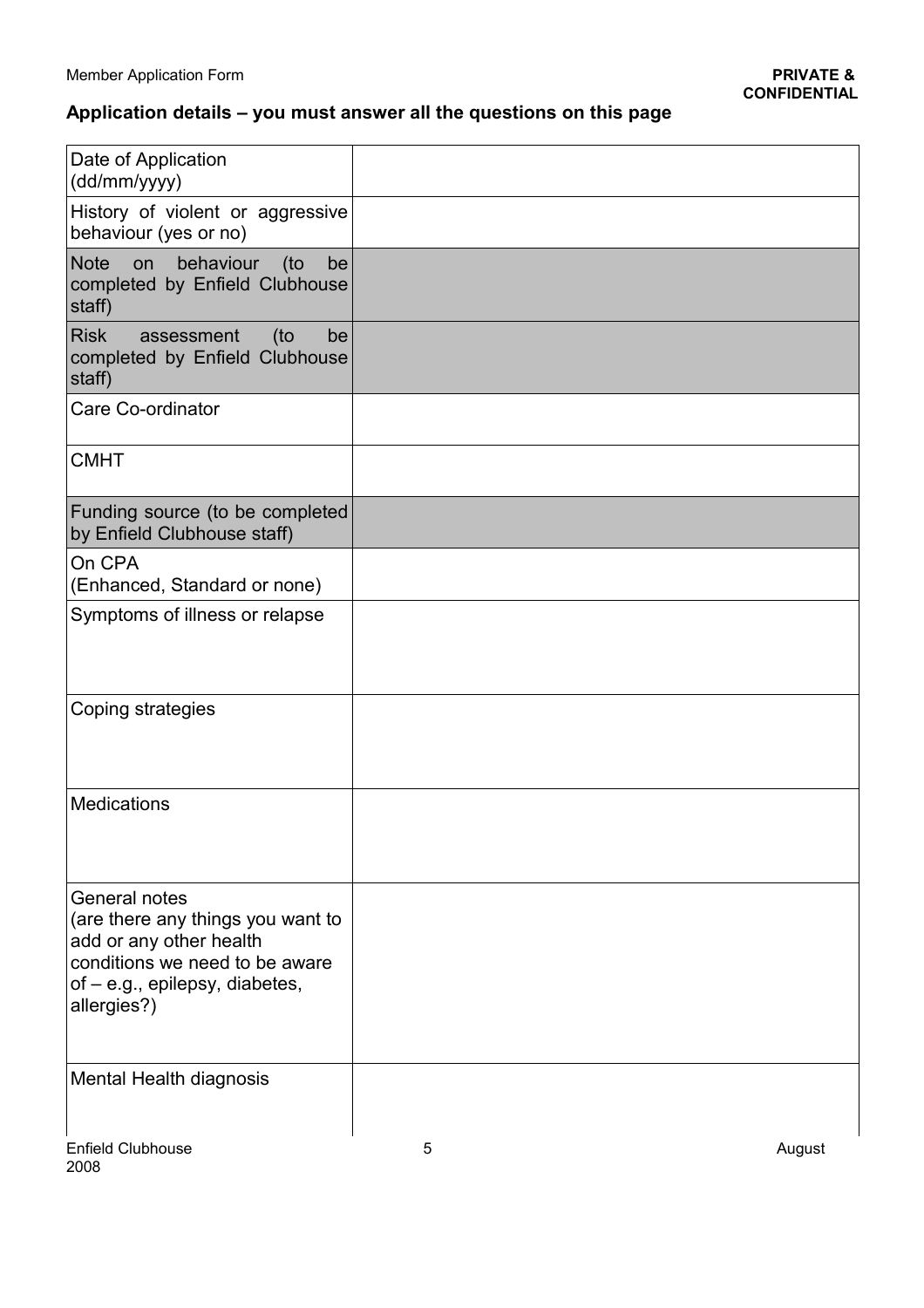# **Family relationships**

**Please let us know the name of someone we can contact in an emergency or if we are unable to contact you in any other way. This could be a family member, carer or a friend.**

| Title (Mr/Mrs/Miss/Ms/Dr)                                        |  |
|------------------------------------------------------------------|--|
| <b>First Name</b>                                                |  |
| Surname                                                          |  |
| Relationship to you (e.g.,<br>friend, family member or<br>carer) |  |
|                                                                  |  |
| Address line 1                                                   |  |
| Address line 2                                                   |  |
| Address line 3                                                   |  |
| County                                                           |  |
| Postcode                                                         |  |
|                                                                  |  |
| Email                                                            |  |
| Home Phone                                                       |  |
| Mobile                                                           |  |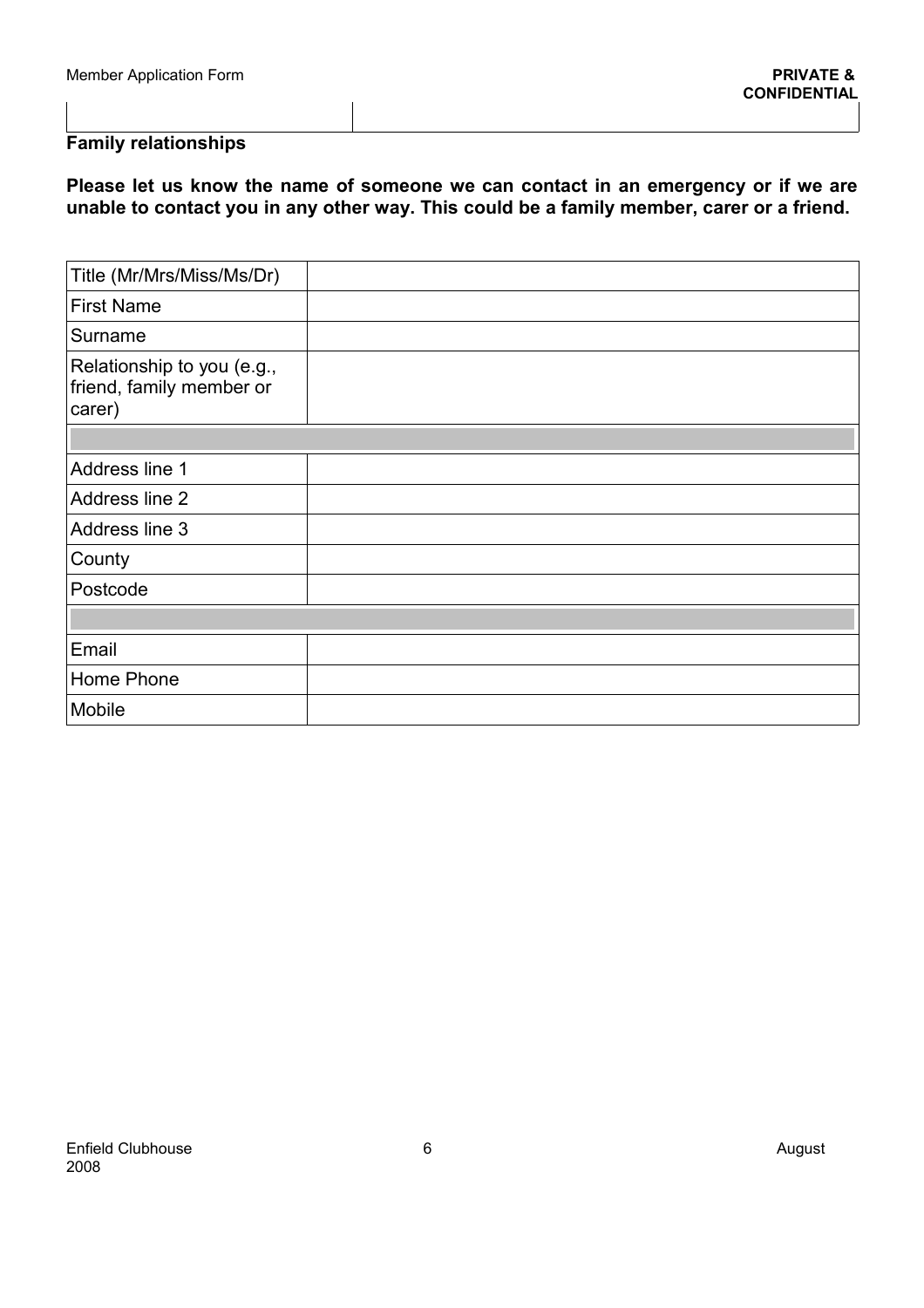### **Personal circumstances – work history**

**This information will help us to offer you the right kind of support and to measure any progress you make.**

| When did you last do any paid or voluntary work? |  |  |
|--------------------------------------------------|--|--|
| Currently working                                |  |  |
| Last employed - less than 6 months ago           |  |  |
| Last employed - 6-12 months ago                  |  |  |
| Last employed - 1-3 years ago                    |  |  |
| Last employed - more than 3 years ago            |  |  |
| Never worked before                              |  |  |

## **How would you describe your level of skill to do this work?** Unskilled worker

Semi-skilled worker

Skilled worker

| How would you describe the work you do or did? |  |  |
|------------------------------------------------|--|--|
| Full-time                                      |  |  |
| Part-time                                      |  |  |
| Permanent                                      |  |  |
| Self-employed                                  |  |  |
| Sheltered or therapeutic work                  |  |  |
| Unpaid or Voluntary                            |  |  |
| Youth training scheme                          |  |  |

| If it is or was paid work, what's the rate of pay?                             |  |  |
|--------------------------------------------------------------------------------|--|--|
| Less than about £10,000 a year (or £200 a<br>week, or £800 a month)            |  |  |
| Between about £10-15,000 a year (or £2-300 a<br>week, or £800-1,200 a month)   |  |  |
| Between about £15-20,000 a year (or £3-400 a<br>week, or £1,200-1,600 a month) |  |  |
| More than about £20,000 a year (or £400 a<br>week, or £1,600 a month)          |  |  |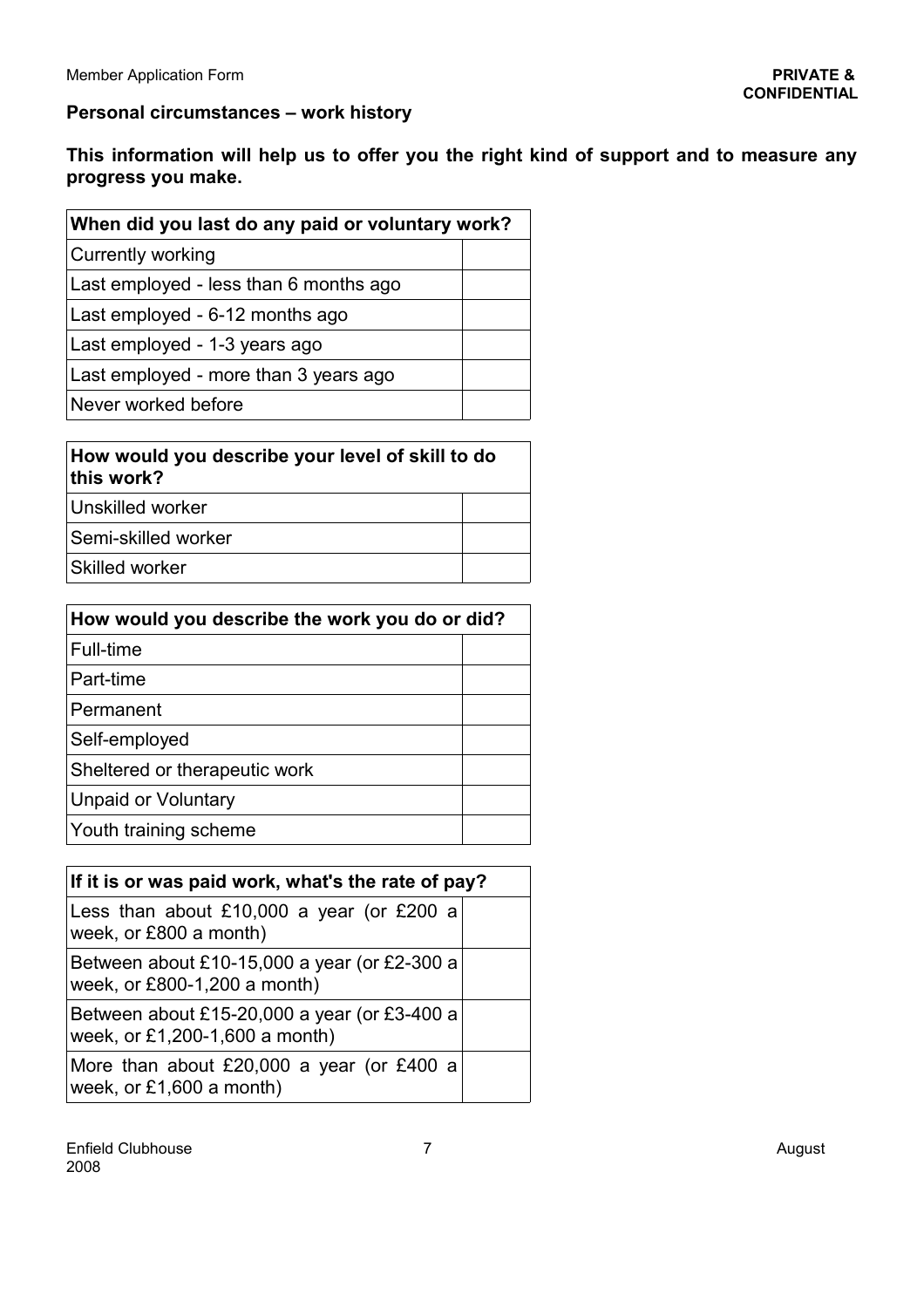Member Application Form **PRIVATE &**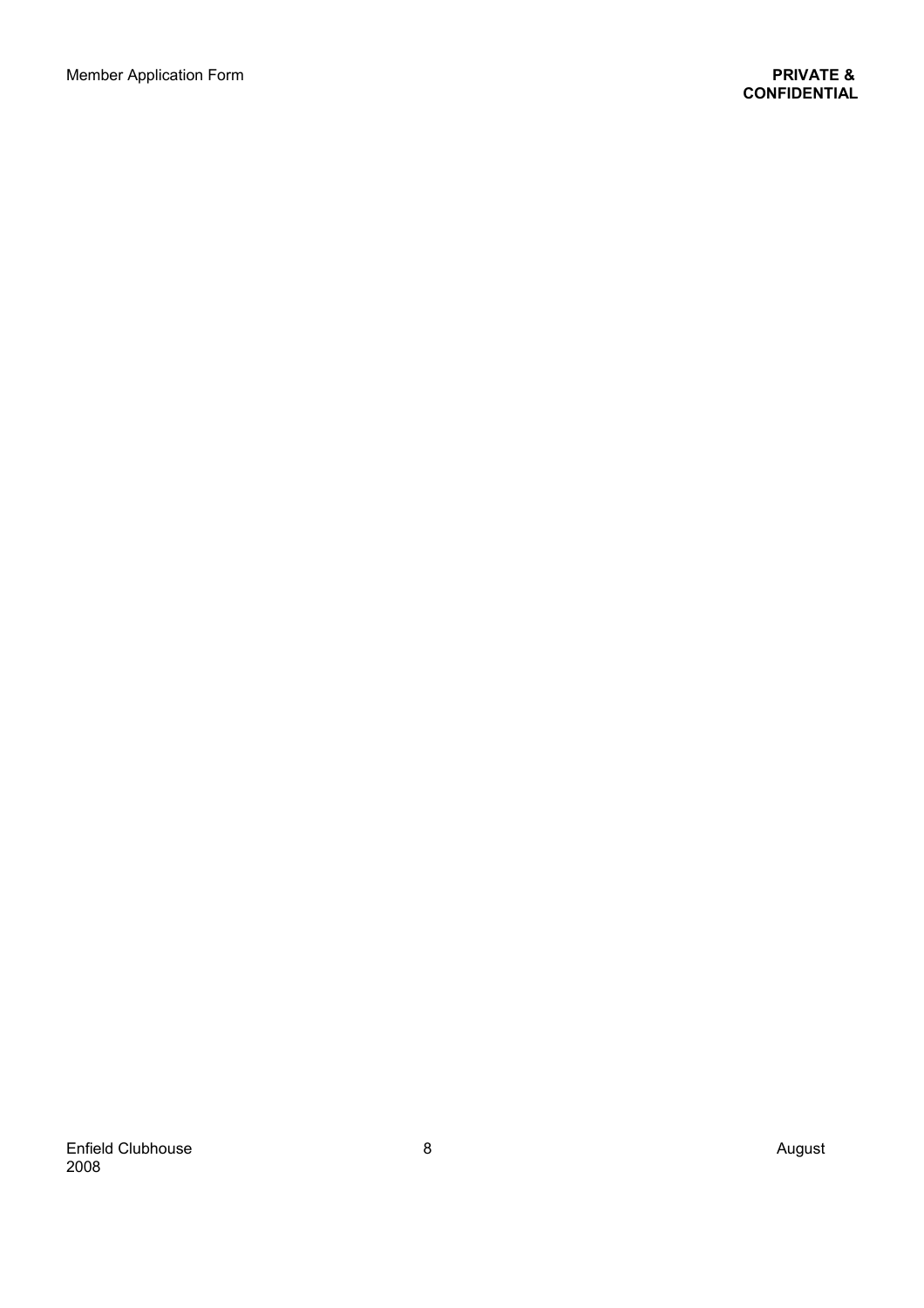### **Personal circumstances – education and accommodation**

**This information will help us to offer you the right kind of support and to measure any progress you make.**

| What qualifications have you achieved?                  |  |  |
|---------------------------------------------------------|--|--|
| None                                                    |  |  |
| Less than 5 GCSEs and/or 'O' Levels at grade C or above |  |  |
| 5 or more GCSEs and/or 'O' Levels at grade C or above   |  |  |
| NVQ Level 3 or 'A' Levels                               |  |  |
| Degree or HND or NVQ Level 4                            |  |  |
| Masters Degree or NVQ Level 5 or above                  |  |  |
| Other (please specify)                                  |  |  |

| What kind of housing do you<br>currently live in? |  |
|---------------------------------------------------|--|
| Rented – Council                                  |  |
| Rented - Housing Association                      |  |
| Rented – Private                                  |  |
| Rented - Shared/Group Home                        |  |
| <b>Home Owner</b>                                 |  |
| Family Home                                       |  |
| Other (please specify)                            |  |

| Who do you live with?  |  |  |
|------------------------|--|--|
| Alone                  |  |  |
| With Parents / Family  |  |  |
| <b>With Partner</b>    |  |  |
| With Flatmate(s)       |  |  |
| As part of a Group     |  |  |
| Other (please specify) |  |  |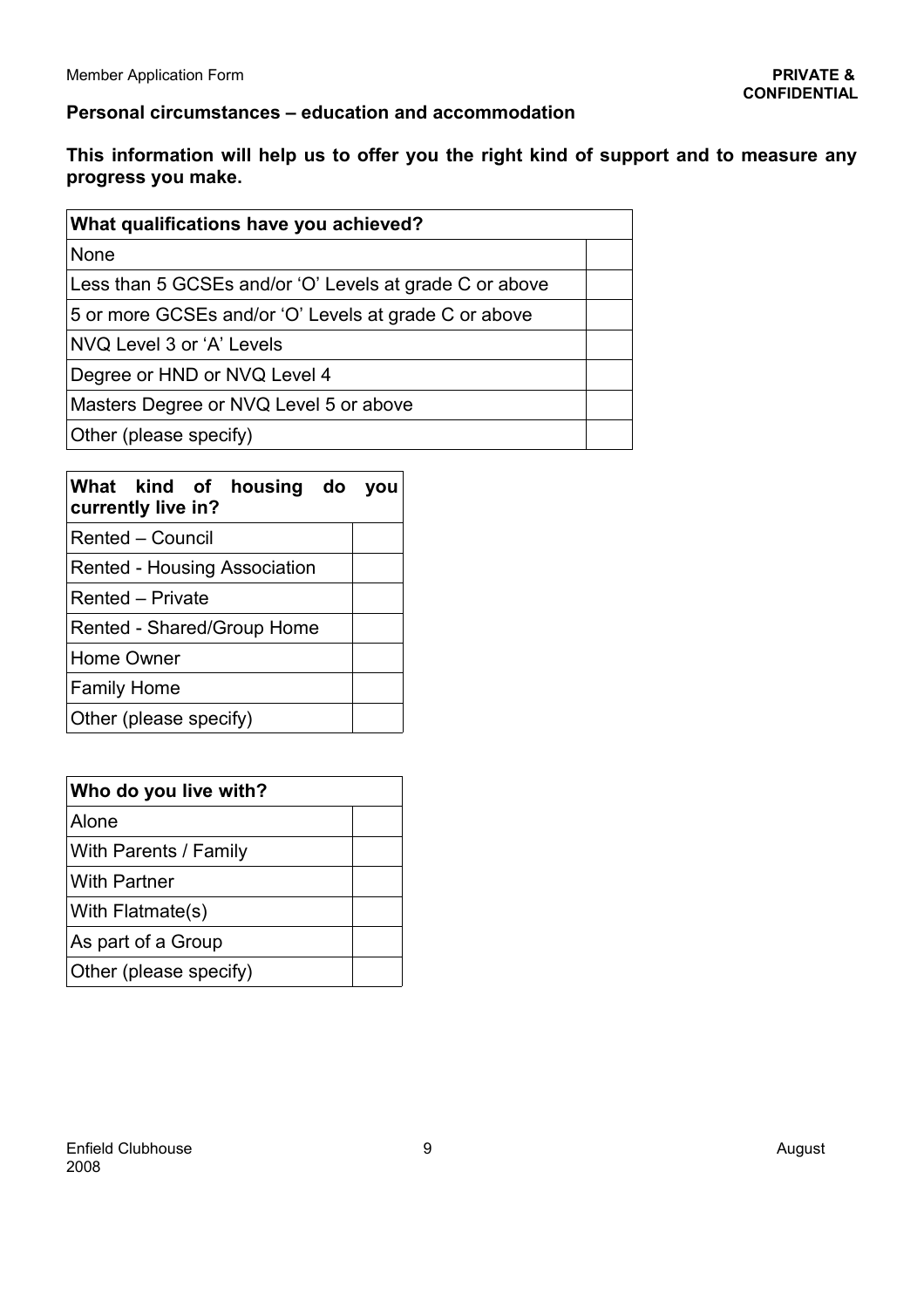### **Personal circumstances - goals and interests**

**This information will help us to offer you the right kind of support and to measure any progress you make.**

| <b>Health and fitness</b>                  |  |
|--------------------------------------------|--|
| Height                                     |  |
| Weight                                     |  |
| Would you like help to lose weight?        |  |
| Do you drink alcohol?                      |  |
| Would you like help to cut down or stop?   |  |
| Do you smoke tobacco or cigarettes?        |  |
| Would you like help to cut down or stop?   |  |
| Do you take street drugs such as cannabis? |  |
| Would you like help to cut down or stop?   |  |

| Social and leisure activities                                                                    |  |
|--------------------------------------------------------------------------------------------------|--|
| What activities are you involved in now?<br>(Please state what and how often)                    |  |
| Are there any activities you would like to get involved in?<br>(Please state what and how often) |  |

| <b>Education and learning new skills</b>                                                         |  |
|--------------------------------------------------------------------------------------------------|--|
| What activities are you involved in now?<br>(Please state what and how often)                    |  |
| Are there any activities you would like to get involved in?<br>(Please state what and how often) |  |

| <b>Employment and volunteering</b>                                            |  |  |
|-------------------------------------------------------------------------------|--|--|
| What kind of work would you like to do?                                       |  |  |
| How many hours would you like to work?                                        |  |  |
| What kind of help or support do you think you would<br>need in order to work? |  |  |
| How much do you want to get paid?                                             |  |  |
| Would you like help to find out what your options are?                        |  |  |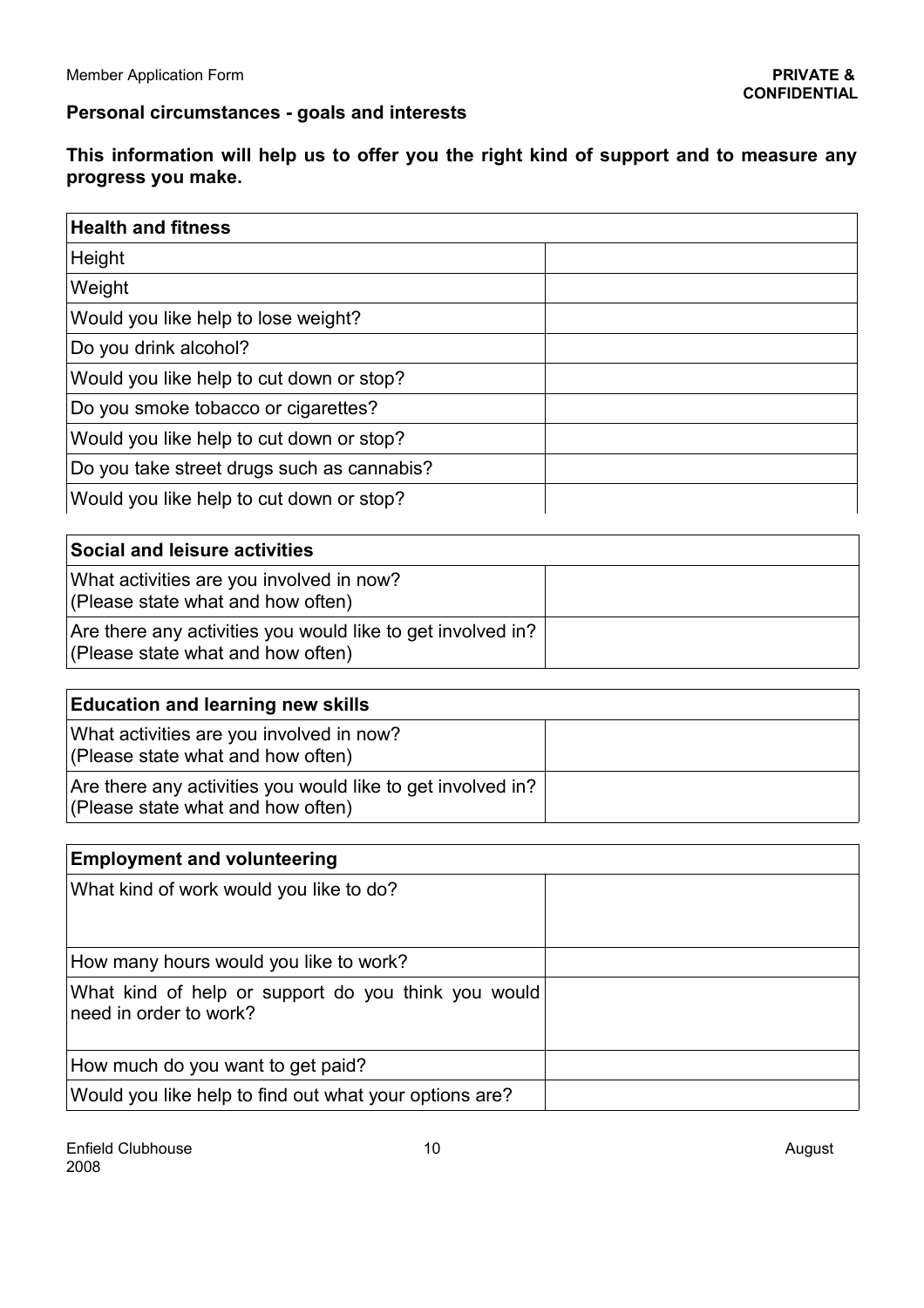Would you like advice about work and benefits?